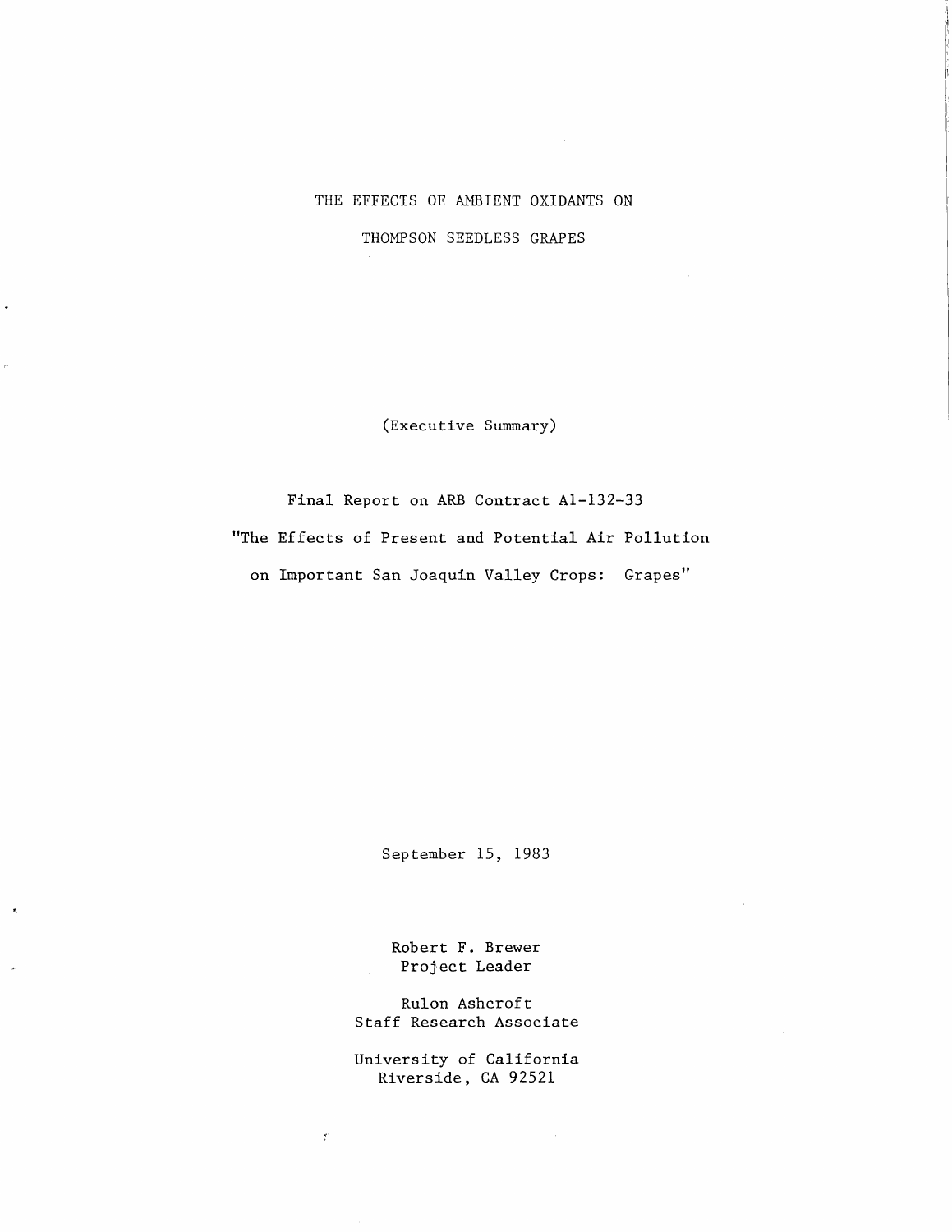## Executive Summary

## THE EFFECTS OF AMBIENT OXIDANTS IN THE CENTRAL SAN JOAQUIN VALLEY

ON THOMPSON SEEDLESS GRAPES

Robert F. Brewer and Rulon Ashcroft University of California, Kearney Agricultural Center Parlier, California

Oxidant injury on vinifera grapes, commonly referred to as "oxidant stipple has been recognized since the mid 1950's as an air pollution problem in the Los Angeles basin, Lambrusca type grapes growing in New York east of Lake Erie have also been found to be suffering from oxidant stipple, sometimes combined with sulfur dioxide injury.

Results of a four year study with Thompson Seedless grapes grown in carbon filtered and ambient air at Parlier, 15 miles southeast of Fresno, indicate that this very important crop, worth in excess of two hundred million dollars annually is being significantly damaged by air pollutants, present in central San Joaquin Valley air.

Ten year old Thompson Seedless grape vines growing in carbon filtered air for four years produced approximately thirteen percent more cane prunings and fruit than did similar vines growing in non-filtered, ambient air. Sugar content of fruit from the filtered treatment averaged seven tenths (0.7) of a percentage point higher than fruit from the ambient treatment, but berry size and acid contents were not affected. The primary factors influencing the yield differences were a ten percent increase in bunch count (number of bunches per vine) and a four percent increase in bunch size. When the first year's yields, which are principally determined by factors occurring the previous growing season, are discounted, the data indicates that continued exposure to ambient pollution in the Parlier area results in fruit yield reductions ranging from seventeen percent in high yield years to twenty-seven percent in low yield years.